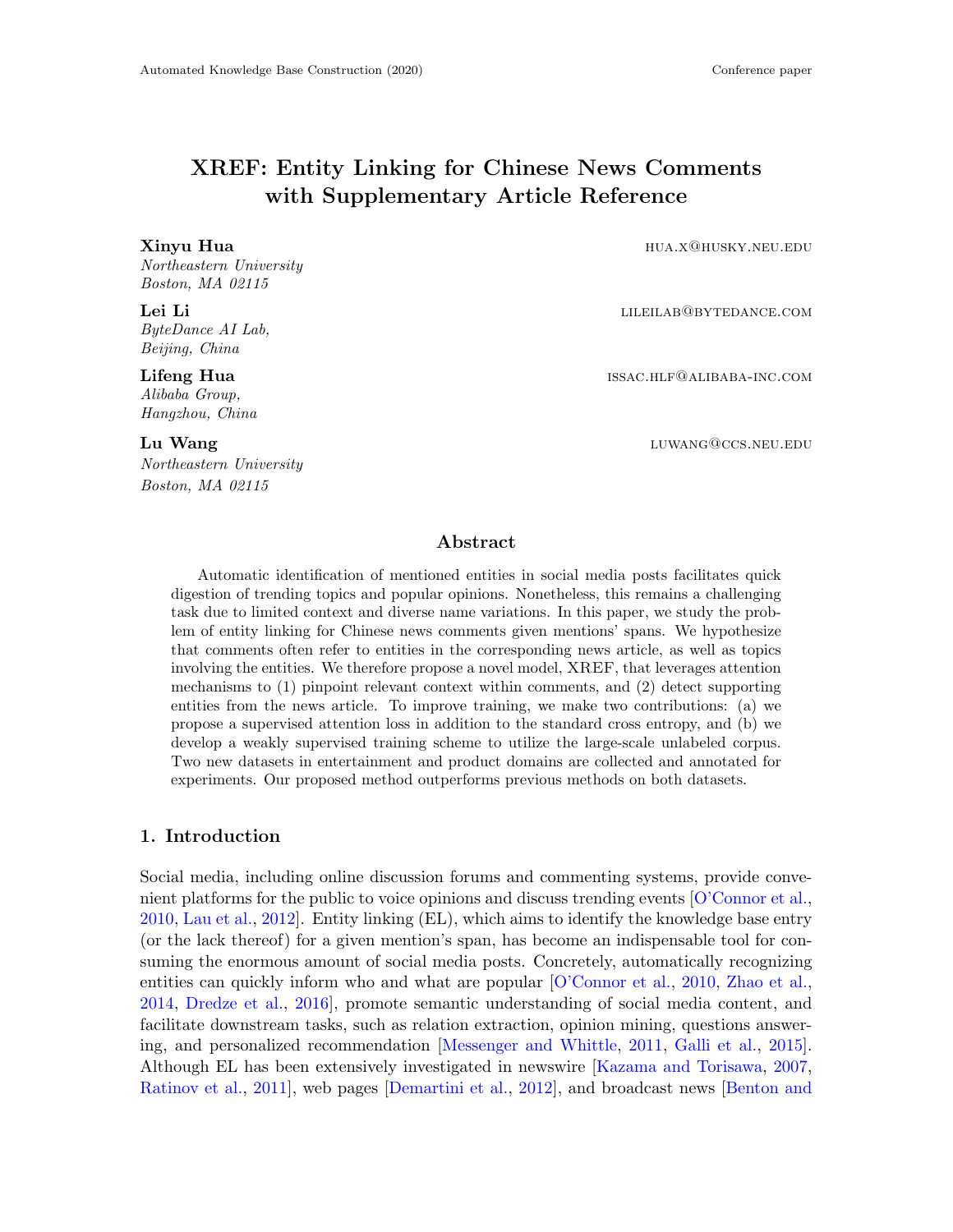<span id="page-1-0"></span>

| Comments:<br>m <sub>1</sub><br>IC11 她真的是明星 算不上演员<br>She is just a star, not an actress.                                                                                                           | <b>Bingbing Fan</b><br>Chinese name: 范冰冰<br>Type: actress<br>Gender: female<br>Nickname: "冰冰", "范爷" | Xiaogang Feng<br>Chinese name: 冯小刚<br>Type: director<br>Gender: male<br>Nickname: NULL | Article:<br>  [Title] 范冰冰错失金马影后被冯小刚怼<br><b>Il Bingbing Fan</b> did not win the best actress in the Golden Horse Awards, she was<br>attacked by Xiaogang Feng afterwards.                                 |
|---------------------------------------------------------------------------------------------------------------------------------------------------------------------------------------------------|-----------------------------------------------------------------------------------------------------|----------------------------------------------------------------------------------------|----------------------------------------------------------------------------------------------------------------------------------------------------------------------------------------------------------|
| m2<br>【C2】演员多 成为明星的演员少 <mark>冰冰</mark> 却早已经做到了<br>There are many actress, but not many became stars. Bingbing did this early.<br>m <sub>3</sub><br>m4<br>[C3] 冯导为这部电影毁掉了自己的形象, 烧掉了自己的人气, 电影好坏第一责任 |                                                                                                     |                                                                                        | [S1] 昨日周冬雨与马思纯凭借着《七月与安生》双双获得金马影后<br>YesterdayDongyu Zhou and Sichun Ma won the best actress in the Golden Horse<br>Awards for "Soul Mate"                                                                |
| 人是导演。<br>Director Feng ruined his image for this movie, ruined his own reputation.<br>director is the most responsible person for the movie.                                                      |                                                                                                     |                                                                                        | 1 [S2] 然后, 当镜头切换到范冰冰时, 原本被寄予厚望的范冰冰未能获奖, 偷偷红了眼眶<br>让人心疼。<br>Later, the camera moved towards Bingbing Fan. Bingbing Fan was predicted by<br>many to win but didn't, it was heartbreaking to see the tears. |

Figure 1: Sample user comments with entity mentions underlined.  $m_1$  (pronoun) and  $m_2$  (nickname) are linked to "Bingbing Fan". Mention  $m_3$  (unknown nickname) refers to "Xiaogang Feng". Their associated entities can be inferred from the article, but not from the comment alone.

[Dredze,](#page-11-0) 2015, its study in the social media domain was only started more recently [\[Guo](#page-12-3) [et al.,](#page-12-3) [2013a,](#page-12-3) [Yang and Chang,](#page-15-2) [2015,](#page-15-2) [Moon et al.,](#page-15-3) [2018\]](#page-15-3), mostly focusing on English.

In this paper, we study the task of entity linking for user comments in online Chinese news portals. To the best of our knowledge, we are the first to investigate EL problem for the genre of news comments at a large scale. Besides issues present in the conventional EL work  $J_i$  et al., 2010, social media text poses additional challenges: the lack of context and increased name variations due to its informal style. State-of-the-art EL methods [\[Francis-](#page-12-4)[Landau et al.,](#page-12-4) [2016,](#page-12-4) [Gupta et al.,](#page-13-1) [2017\]](#page-13-1) heavily rely on modeling the text surrounding the mentions, as the abundant context from longer documents greatly helps identify entity related content. However, context is often scant for user comments. For instance, as shown in Figure [1,](#page-1-0) the entity mention  $m_2$  may indicate "Bingbing Fan" or "Bingbing Li", both being prominent actresses. By looking up the entities covered in the article, which contains unambiguous mention of the former entity, an EL system will be more confident to link  $m_2$ to it. Moreover, the informal style and evolving vocabulary on social media lead to enormous name variations based on aliases, morphing, and misspelling. For instance, in one of our newly annotated datasets, the maximum number of distinct mentions of an entity is 121.

In this work, we propose XREF, a novel entity linking model for Chinese news comments by exploiting context information of entity mentions as well as identifying relevant entities in reference articles. XREF, with its overview displayed in Figure [2,](#page-2-0) has three key properties. First, we enrich the mention representation with two sources of information through attentions. Comment attention pinpoints topics involving the target entity from comment context. For instance, words "star" and "actress" in comment C1 in Figure [1](#page-1-0) provide useful information about entity types. Article entity attention detects target entities from the articles if they are discussed. Furthermore, we investigate a new objective function to drive the learning of article entity attention. Finally, we also exploit data augmentation with distant supervision [\[Mintz et al.,](#page-14-3) [2009\]](#page-14-3) to leverage large amounts of unlabeled comments and articles for model training.

Since there was no publicly-available annotated dataset, as part of this study, we collect and label two new datasets of Chinese news comments from the domain of entertainment and product, which are crawled from a popular Chinese news portal <toutiao.com>.<sup>[1](#page-1-1)</sup> Experimental results show that our best performing model obtains significantly better accuracy

<span id="page-1-1"></span><sup>1.</sup> Datasets and code can be found at <http://xinyuhua.github.io/Resources/akbc20/>.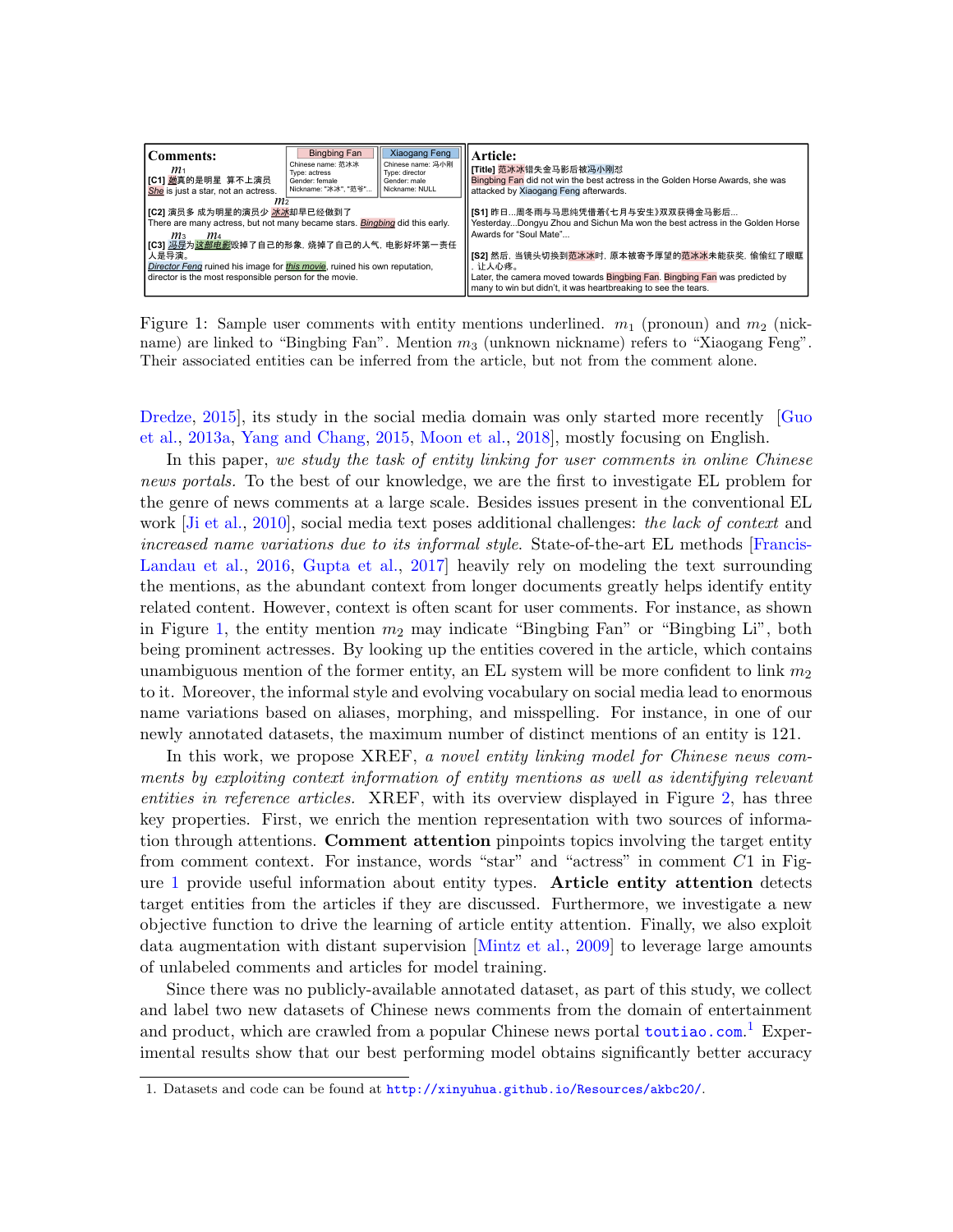<span id="page-2-0"></span>

Figure 2: Overview of XREF model. It learns to represent mentions (left) and entities (right). Context-aware mention representation encodes the information about comment  $(v_m^{base} \text{ and } v_m^{cmt})$  and article  $(v_m^{art})$  via attention mechanisms. Entity representation is built on entity-entity and entityword co-occurrence graph embeddings. The dot product of the mention representation and entity representation can be concatenated with a feature vector to produce the final output after a layer of linear transformation.

and Mean Reciprocal Rank scores than the state-of-the-art [\[Le and Titov,](#page-14-4) [2018\]](#page-14-4) and other competitive comparisons. For example, our model improves the accuracy by at least three points over the state-of-the-art model in both domains with NIL mentions considered (67.2 vs 58.6 on entertainment comments, and 77.3 vs 68.6 on product comments).

# 2. Related Work

Entity linking (EL), as a fundamental task for information extraction, has been extensively studied for long documents, such as news articles or web pages [\[Ji et al.,](#page-13-0) [2010,](#page-13-0) [Shen et al.,](#page-15-4) [2015\]](#page-15-4). State-of-the-art EL systems rely on extensive resources for learning to represent entities with diverse information, including entity descriptions given by Wikipedia or knowledge bases [\[Kazama and Torisawa,](#page-14-2) [2007,](#page-14-2) [Cucerzan,](#page-12-5) [2007\]](#page-12-5), entity types and relations with other entities [Bunescu and Paşca, [2006,](#page-11-1) [Hoffart et al.,](#page-13-2) [2011b,](#page-13-2) [Kataria et al.,](#page-14-5) [2011\]](#page-14-5), and the surrounding context [\[Ratinov et al.,](#page-15-1) [2011,](#page-15-1) [Sun et al.,](#page-15-5) [2015\]](#page-15-5). Neural network-based models are designed to learn a similarity measure between a given entity mention and previously acquired entity representation [\[Francis-Landau et al.,](#page-12-4) [2016,](#page-12-4) [Gupta et al.,](#page-13-1) [2017,](#page-13-1) [Le and Titov,](#page-14-4) [2018\]](#page-14-4). However, very limited context is provided in social media posts. In this work, we propose to leverage attention mechanisms to identify salient content from both comments and the corresponding articles to enrich the entity mention representation.

Our work is inline with the emerging entity linking research for social media content [\[Liu](#page-14-6) [et al.,](#page-14-6) [2013,](#page-14-6) [Guo et al.,](#page-12-3) [2013a,](#page-12-3)[b,](#page-13-3) [Fang and Chang,](#page-12-6) [2014,](#page-12-6) [Hua et al.,](#page-13-4) [2015,](#page-13-4) [Yang and Chang,](#page-15-2) [2015\]](#page-15-2). To overcome the lack of context, existing models mostly resort to including extra information, e.g., considering historical messages by the same authors or socially-connected authors [\[Guo et al.,](#page-13-3) [2013b,](#page-13-3) [Shen et al.,](#page-15-6) [2013,](#page-15-6) [Yang et al.,](#page-16-1) [2016\]](#page-16-1), or leveraging posts of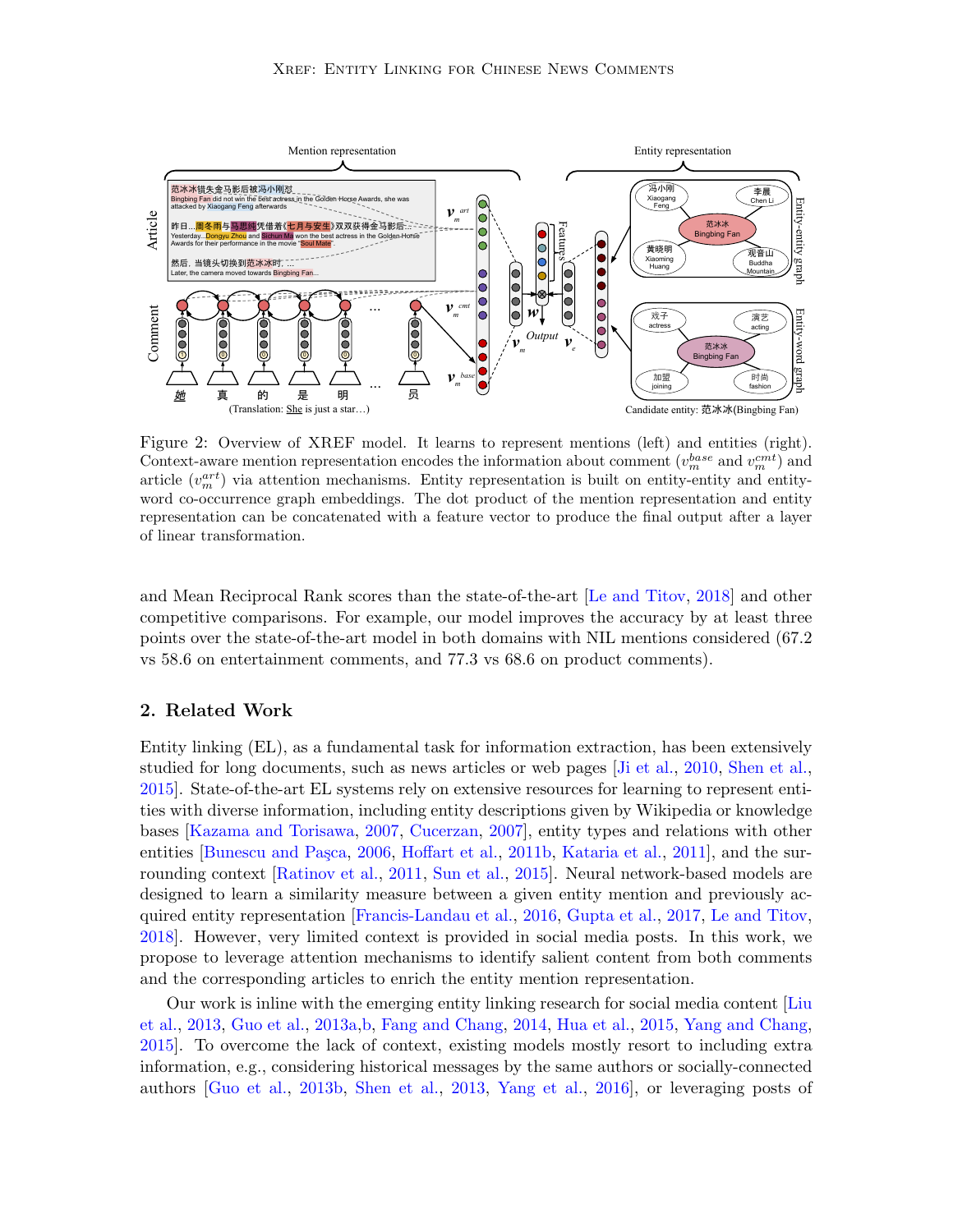<span id="page-3-0"></span>

|                               | Entertainment Product |         |
|-------------------------------|-----------------------|---------|
| $#$ News Articles             | 10,845                | 8,275   |
| $Avg \# Sents per Article$    | 18.5                  | 13.5    |
| $Avg \# Charles per Sentence$ | 40.4                  | 50.7    |
| $#$ Comments                  | 967,763               | 410,790 |
| $Avg \# Chars$ per Comment    | 21.3                  | 23.2    |
| $#$ Annotated Comments        | 30,630                | 5,189   |
| $#$ Annotated Mentions        | 46,942                | 7,497   |
| $#$ Annotated Unique Entities | 1,846                 | 470     |

Table 1: Statistics of crawled datasets from entertainment and product domains.

similar content [\[Huang et al.,](#page-13-5) [2014\]](#page-13-5). However, users in news commenting systems might be anonymous, and few additional posts would be available for newly published articles. We therefore study a more practical setup, without using any of the aforementioned information as input.

# 3. Data Collection and Annotation

We collect user comments along with corresponding news articles from <toutiao.com>, a popular Chinese online news portal. A sample article snippet with comments is displayed in Figure [1.](#page-1-0) Two popular domains are selected for annotation: entertainment (ENT) and product (Prod). Articles and comments in Ent focus on movies, TV shows, and celebrities, whereas most topics in PROD are automobiles and electronic products. The statistics of the crawled dataset after filtering are in Table [1.](#page-3-0) As illustrated, there are only an average of 20 characters in a comment, highlighting the lack of context.

**Annotation Procedure.** We randomly sample 995 articles from ENT and 783 articles from Prod, and annotate the corresponding user comments. Articles and comments that are not in the samples are used for model pre-training via data augmentation  $(\S 4.6)$  $(\S 4.6)$ .

Annotators are presented with both comments and corresponding articles during the annotation process. They first identify mention spans, where named, nominal, and pronominal mentions of entities are labeled. Each mention is then linked to an entity in a knowledge base, or labeled as NIL if no entry is found. Though not in our knowledge base, the word "小编" (editor) is included as an entity due to its popularity. We also allow one mention to be linked to multiple entities, e.g. plural pronoun "他们" (they/them). Comments without any mention are discarded. 13 professional annotators, who are native Chinese speakers with extensive NLP annotation experience, are hired, each annotating a different subset. An additional human annotator conducts the final check.

Statistics. Final statistics for the datasets are displayed in Table [1.](#page-3-0) On average, there are 4.4 distinct mentions per entity, with a maximum number of 121 for domain Ent. For Prod, the average mention number is 2.9 with a maximum number of 48. Sample mentions are shown in Table [2.](#page-4-0)

We categorize the samples into the following types, based on the entities mentioned by:  $(1)$  canonical names as defined in knowledge base;  $(2)$  nicknames as the popular aliases included in the knowledge base for each entity;  $(3)$  **pronominal** mentions indicating one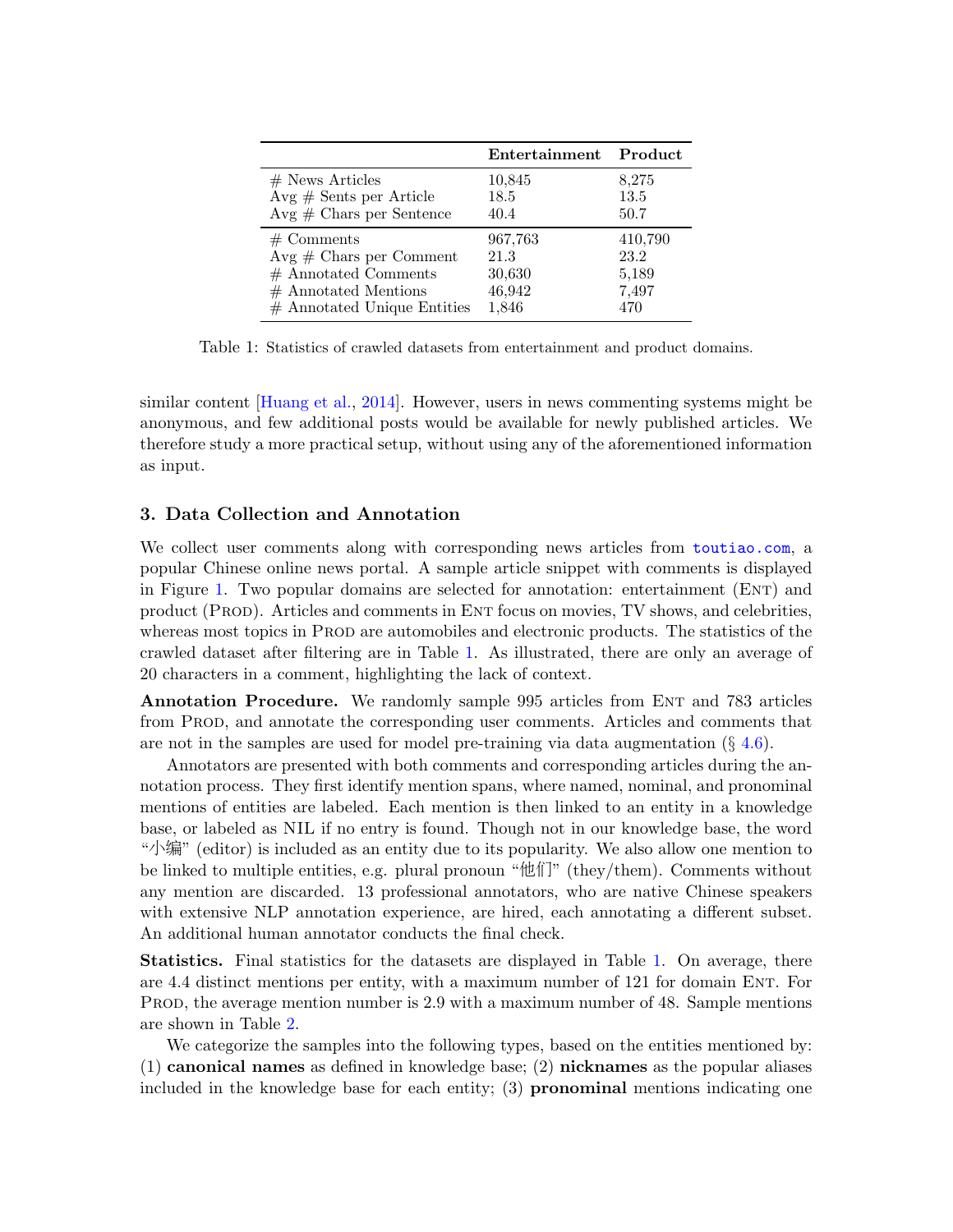<span id="page-4-0"></span>

| Entity (uniq. mentions) Sample Mentions |                                                                |
|-----------------------------------------|----------------------------------------------------------------|
| 范冰冰 (121)                               | "戏子(actress)", "冰姐 (sister Bing)", "范 (Fan)", "国际女神 (interna-  |
| "Bingbing Fan"                          | tional goddess)"                                               |
| 那英 (111)                                | "戏子 (actress)", "满族后裔 (descendant of Manchu people)", "自个      |
| "Ying Na"                               | (herself)", "演员 (actress)"                                     |
| 别克英朗 (48)                               | "手动精英 (stick shift elite)", "这款车 (this car)", "我的车子 (my car)", |
| "Buick Excelle"                         | "2016款英朗 (2016 Excelle)"                                       |
| 马自达3昂克赛拉 (47)                           | "两厢 (hatchback)", "自动舒适型 (automatic and comfortable)", "昂克     |
| "Mazda3 Axela"                          | 塞拉 (Axela)", "昂克赛拉1.5自动舒适车 (Axela 1.5T automatic)"             |
|                                         |                                                                |

<span id="page-4-1"></span>Table 2: Entities with the most unique mentions from entertainment and product domains.

|                                          | Canon. | Nick.           |                            | Pron. Others Plural NIL |                 |                 |
|------------------------------------------|--------|-----------------|----------------------------|-------------------------|-----------------|-----------------|
| Entertainment $29.8\%$<br><b>Product</b> | 33.9%  | 4.0%<br>$0.6\%$ | $12.9\%$ 21.9\%<br>$2.7\%$ | 41.1\%                  | 2.9%<br>$0.2\%$ | 28.4\%<br>21.6% |

Table 3: Mention type distribution.

entity, such as " $\#$  (he/him)" or " $\mathfrak{X}$  $\uparrow$  (this)"; (4) plural pronominal mentions that are linked to multiple entities;  $(5)$  others, all other types of mentions that can be linked to the KB, including aliases not in the knowledge base or misspellings; and  $(6)$  NIL, mentions that cannot be linked to any entity in the KB. The mention type distributions are in Table [3,](#page-4-1) and it is observed that pronominal and nickname mentions are more common in ENT where celebrities are frequently discussed. The type of *others* is more significant in Prod due to the prevalent usage of irregular name variations for products.

Knowledge Base. Baidu Baike<sup>[2](#page-4-2)</sup>, a large-scale Chinese online encyclopedia, is used to construct the knowledge base (KB). A snapshot of Baike containing 68,067 unique entities was collected on May 10th, 2017. Four attributes are leveraged for feature engineering: (1) gender,  $(2)$  nicknames as a list of common aliases for an entity,  $(3)$  entity type, and  $(4)$ entity relation.

# 4. The Proposed Approach

Our model takes as input a phrasal mention  $m$  in a comment  $C$ , which is posted under an article. Given a knowledge base, we aim to predict the KB entity that  $m$  refers to, or to label it as NIL if no such entity exists. Concretely, a list of candidate entities will be first selected as  $\mathcal{E}_m = \{e\}$  based on string matching and knowledge graph expansion (see § [4.1\)](#page-4-3). Then a linking probability will be computed over each candidate given m.

# <span id="page-4-3"></span>4.1 Candidate Construction

Our candidate construction algorithm consists of two steps. For each mention, we consider all entities that appear in the same comment and corresponding article by matching their canonical names. This forms the initial candidate list. In the second step, a new entity

<span id="page-4-2"></span><sup>2.</sup> <https://baike.baidu.com>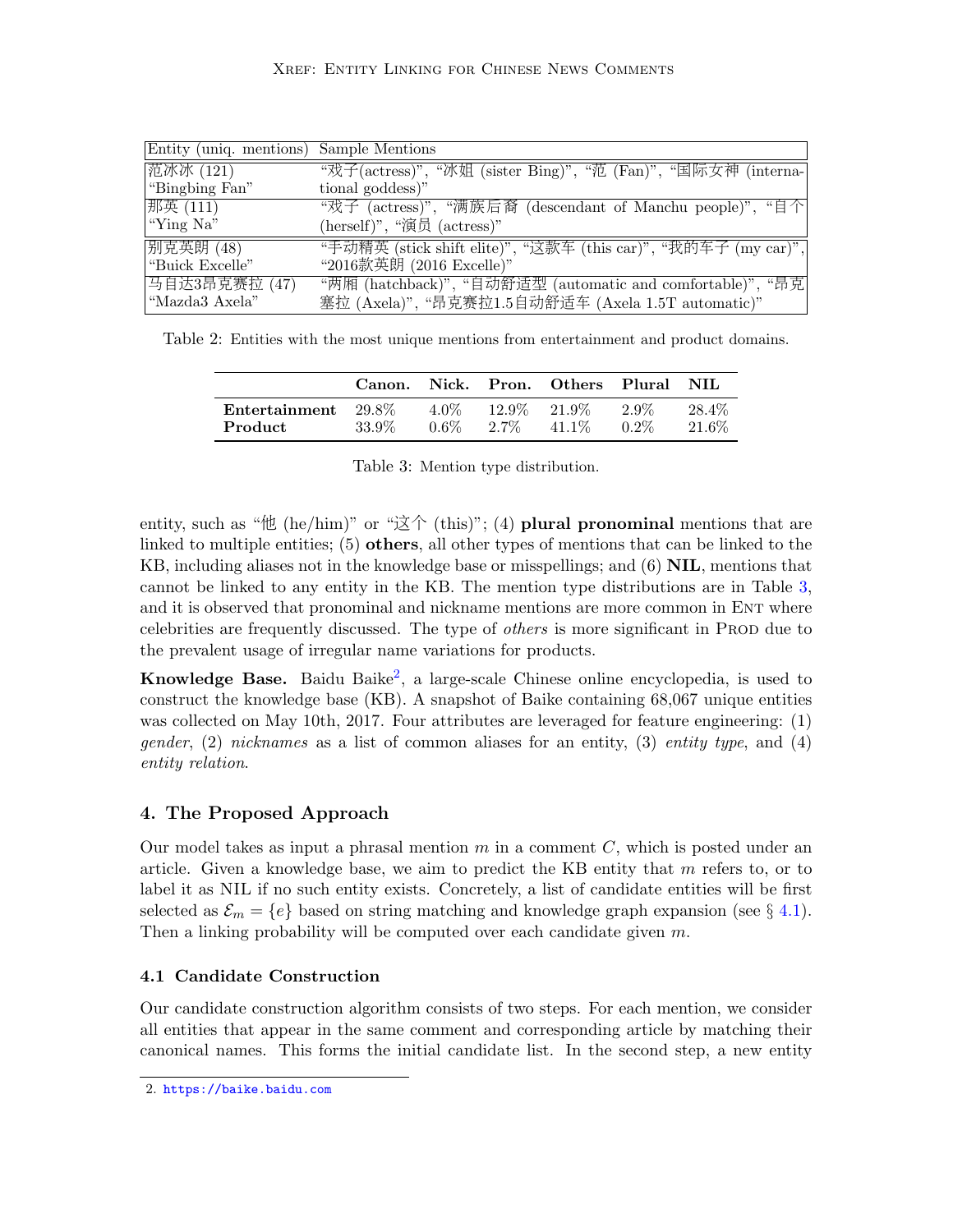is selected if it has a relation with any entity in the initial list according to our KB. The initial list, the expanded entities, and NIL comprise the final candidate set.

Following this procedure, 96% gold-standard entities are retrieved in the candidate sets for ENT, and 62\% are covered for PROD. To improve the coverage for the PROD domain, we collect unambiguous aliases (no other entity with the same alias) that are not pronominal mentions from training data for each entity, and use these as additional entity nicknames for candidate construction. The coverage is increased to 93%.

### 4.2 Entity Representation

Prior work for entity representation learning usually relies on entity-word co-occurrence statistics derived from the entities' English Wikipedia pages [\[Francis-Landau et al.,](#page-12-4) [2016,](#page-12-4) [Gupta et al.,](#page-13-1) [2017,](#page-13-1) [Ganea and Hofmann,](#page-12-7) [2017,](#page-12-7) [Eshel et al.,](#page-12-8) [2017\]](#page-12-8). Unfortunately, Wikipedia has low coverage of entities in our newly collected Chinese datasets. We thus consider two sources of information, both acquired from news headlines. First, a graph-based node2vec [\[Grover and Leskovec,](#page-12-9) [2016\]](#page-12-9) embedding  $u^{nod}$  is induced from an *entity-entity* co-occurrence matrix extracted from 65 million news titles after applying canonical name matching [\[Zwicklbauer et al.,](#page-16-2) [2016,](#page-16-2) [Yamada et al.,](#page-15-7) [2016\]](#page-15-7).  $u^{nod}$  is expected to capture entity relations. Second, a Singular Vector Decomposition (SVD)-based representation  $u^{wrd}$ is obtained from an entity-word co-occurrence matrix constructed from the same set of news titles. We concatenate them as  $u$  and apply a one-layer feedforward neural network over it to form the entity representation  $v_e = \tanh(W_e \boldsymbol{u} + \boldsymbol{b}_e)$ , where  $W_e \in \mathbb{R}^{300 \times 600}$  and  $\mathbf{b}_e \in \mathbb{R}^{300 \times 1}$  are trainable parameters.

#### 4.3 Mention Representation

We train character embeddings from the 327 million user comments with word2vec [\[Mikolov](#page-14-7)] [et al.,](#page-14-7) [2013\]](#page-14-7). A bidirectional Long Short-Term Memory (biLSTM) network is then applied over comment character embeddings  $x_i^c$ , with hidden state  $h_i = [\vec{h}_i; \vec{h}_i]$  for each time step *i*. We append a one-bit mask  $q_i$  to the character embeddings to indicate the mention span. If a character is within the mention span,  $q_i$  is 1; otherwise, it is 0.  $h_i$  is calculated recurrently as  $h_i = g(h_{i-1}, [x_i^c; q_i])$ , where g is the 200-dimensional biLSTM network. The last hidden state  $h_T$  is taken as the base form of mention representation  $v_m^{base}$ .

**Comment Attention.** Preliminary studies show that  $v_m^{base}$  focuses on the local context, and does not capture long-distance information well. Hence we propose to learn an importance distribution over all comment characters through a bilinear attention [\[Luong et al.,](#page-14-8) [2015\]](#page-14-8) with query  $\tilde{m}$ , the average character embeddings of the mention:

$$
\tilde{\boldsymbol{m}} = \frac{1}{m_e - m_s} \sum_{i=m_s}^{m_e} \boldsymbol{x}_i^c \tag{1}
$$

$$
\alpha_i^{cmt} = \frac{\exp(\mathbf{h}_i^T \mathbf{W}_c \tilde{\mathbf{m}})}{\sum_{i'=1}^T \exp(\mathbf{h}_{i'}^T \mathbf{W}_c \tilde{\mathbf{m}})}
$$
(2)

$$
\boldsymbol{v}_m^{cnt} = \sum_{i=1}^T \alpha_i^{cnt} \boldsymbol{h}_i
$$
 (3)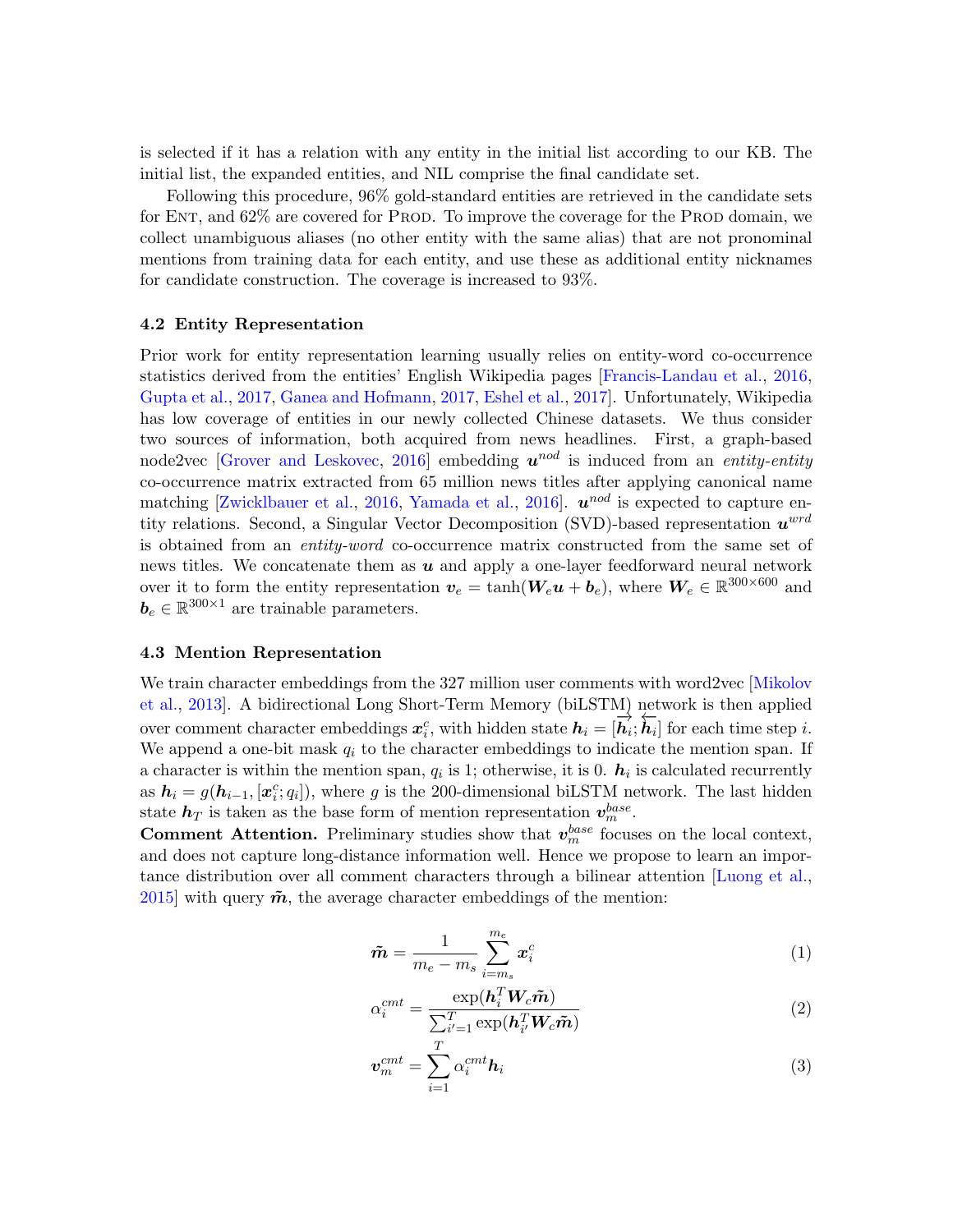where  $m_s$ ,  $m_e$  are start and end offsets of the mention span.  $x_i^c$  is the character embedding of the *i*-th character in the comment,  $W_c \in \mathbb{R}^{200 \times 300}$  is the trainable bilinear matrix.

Article Entity Attention. Intuitively, users tend to comment on entities covered in the news. We thus design an article entity attention to identify target entities if they appear in the article, or indicate non-existence otherwise. Concretely, articles are segmented into words by Jieba<sup>[3](#page-6-0)</sup>, an open source Chinese word segmentation tool. Each word is matched with canonical entity names in the knowledge base, and the article is represented as a set of unambiguous entities,  $\mathcal{E}_a$ . Each entity is represented as  $\mathbf{u} = [\mathbf{u}^{nod}; \mathbf{u}^{wrd}]$ . We also add one *absent padding entity* (denoted as **ABS**), a 300-dimension zero vector, into the set to indicate that the entity is not in the article. The article entity representation  $v_m^{art}$  is calculated as:

<span id="page-6-1"></span>
$$
\beta_j^{art} = \text{softmax}(\boldsymbol{u}_j^T \boldsymbol{W}_a \boldsymbol{\tilde{m}}) \tag{4}
$$

$$
\boldsymbol{v}_m^{art} = \sum_{j=1}^{|\mathcal{C}_a|} \beta_j^{art} \boldsymbol{u}_j \tag{5}
$$

where  $u_j$  is the entity representation for j-th entity in  $\mathcal{E}_a$ .  $W_a \in \mathbb{R}^{600 \times 300}$  is the bilinear matrix parameter.

#### 4.4 Learning Objective

XREF learns to align the mention representation  $v_m$  and the candidate entity representation  $v_e$  after transforming them into a common semantic space. Specifically, the base form  $\mathbf{v}_m^{base}$ , comment attended  $\mathbf{v}_m^{cnt}$ , and article attended  $\mathbf{v}_m^{art}$  are concatenated as the input to a feedforward neural network to form  $\bm{v}_m$  as  $\bm{v}_m = \tanh(\bm{W}_m[\bm{v}_m^{base};\bm{v}_m^{cnt};\bm{v}_m^{art}]+\bm{b}_m).$ Given a mention m represented as  $v_m$ , the probability for m being linked to an entity e (represented as  $v_e$ ) is computed by applying the softmax function over the dot product between their representations, over all candidates in  $\mathcal{E}_m$ :  $P(e|m) = \text{softmax}_{e \in \mathcal{E}_m}(v_e \cdot v_m)$  The entity with the highest positive likelihood is selected as prediction. Previous work [\[Yang](#page-16-1) [et al.,](#page-16-1) [2016\]](#page-16-1) has found that surface features can further improve representation learningbased EL models. We thus append **features** (§ [4.5\)](#page-7-1) to the dot product via  $P(e|m)$  = softmax<sub>e∈ $\varepsilon_m$ </sub> (w · [v<sub>e</sub> · v<sub>m</sub>;  $\Phi(m)$ ]), where  $\Phi(m)$  is the feature vector and w are learnable weights.

During training time, we use the same candidate construction algorithm in  $\S 4.1$  $\S 4.1$  to collect negative samples, where all candidates except the gold-standard are treated as negative. The cross-entropy loss on training set is defined as:

$$
\mathcal{L}_{EL}(\theta) = -\sum_{n} \sum_{k} y_{n,k}^{*} \log(P(e_k|m_n))
$$
\n(6)

where  $P(e_k|m_n)$  is the predicted probability for the k-th entity candidate for n-th mention in training set.  $y_{n,k}^*$  represents the gold-standard, it has a value of 1.0 for positive samples, and 0.0 for negative ones.

<span id="page-6-0"></span><sup>3.</sup> <https://github.com/fxsjy/jieba>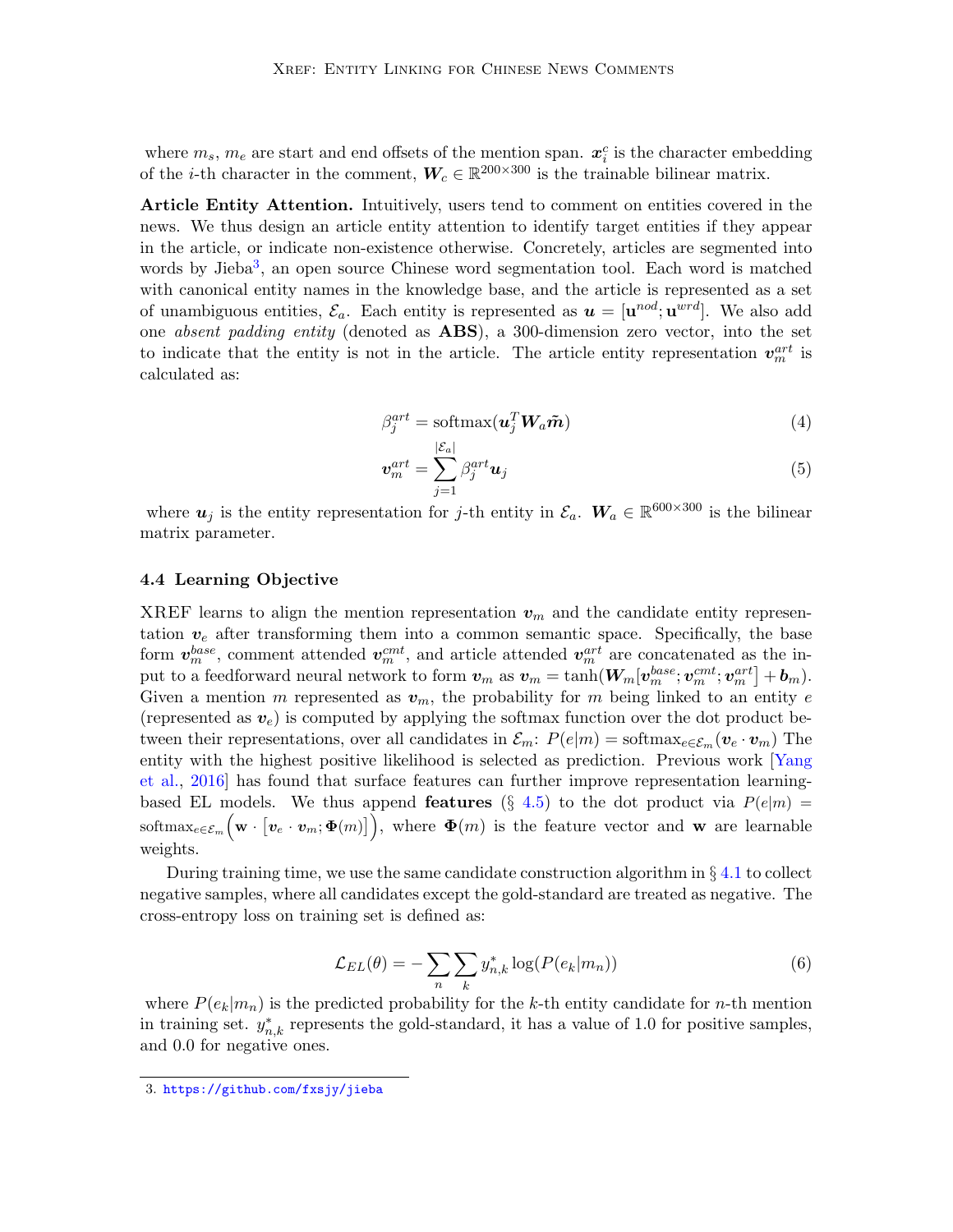Supervised Attention Loss. Notice that the article entity attention naturally learns an alignment between the mention and entity representation  $u$ . To help learn high quality alignment, we design a new learning objective to provide direct supervision to the article entity attention. To the best of our knowledge, we are the first to design supervised attention mechanism to guide entity linking. Concretely, during training, if an entity in  $\mathcal{E}_a$  matches the gold-standard, we assign a relevance value of 1.0 to it; otherwise, the score is 0.0. If none from  $\mathcal{E}_a$  matches, the absent padding entity is labeled as relevant. We thus design the following objective for article attention learning:

$$
\mathcal{L}_{Att}(\theta) = -\sum_{n} \sum_{j} \beta_{n,j}^{*} \log(\hat{\beta}_{n,j})
$$
\n(7)

 $\beta^*_{n,j}$  is the true relevance value for j-th article entity, and  $\hat{\beta}_{n,j}$  is the attention calculated as in Eq. [4,](#page-6-1) both are extended with mention index  $n$  (i.e. the *n*-th mention in the training set). The final learning objective becomes  $\mathcal{L}(\theta) = \mathcal{L}_{EL}(\theta) + \lambda \cdot \mathcal{L}_{Att}(\theta)$ .  $\lambda$  is set to 0.1 in all experiments below.

## <span id="page-7-1"></span>4.5 Features

We optionally append 20 features to the output layer, as detailed in Table [4,](#page-8-0) where the last 11 features are adopted from [\[Zheng et al.,](#page-16-3) [2010\]](#page-16-3).

### <span id="page-7-0"></span>4.6 Weakly Supervised Pre-training

We leverage the unlabeled samples for data augmentation. Concretely, mentions and entities are automatically labeled if an entity's canonical name or nickname can be matched in a comment unambiguously (i.e., no other entity with the same name). In total, this procedure automatically labeled 502, 858 comments for the ENT domain, which is split into 453, 080 for training and 49, 778 for validation. For the PROD domain, we create 175, 951 comments, among which 158, 336 are for training and 17, 615 are for validation. Each dataset is used to pre-train XREF, which is then trained on the annotated data.

## 5. Experimental Setup

Each dataset is split into training, validation, and test sets based on articles, with statistics displayed in Table [5.](#page-8-1) Articles in test sets are published later than those in training and validation sets. For this study, we focus on the task of entity linking, therefore gold-standard mention spans are assumed to have been provided. A mention detection component will be developed in future work.

Hyperparameters. For all experiments, Adam optimizer [\[Kingma and Ba,](#page-14-9) [2015\]](#page-14-9) is used with an initial learning rate of 0.0001. We adopt gradient clipping with a maximum norm of 5. Model batch size is set to 128.

Baselines. We design five baselines: (1) MATCHCANON matches the mention with canonical names in KB, and outputs an entity if a match is found, otherwise predicts NIL; (2) MATCHCANONANDNICK further matches nicknames if MATCHCANON returns NIL, (3) FREQUENCYINART predicts the most frequent entity in the article; (4) FIRSTINART pre-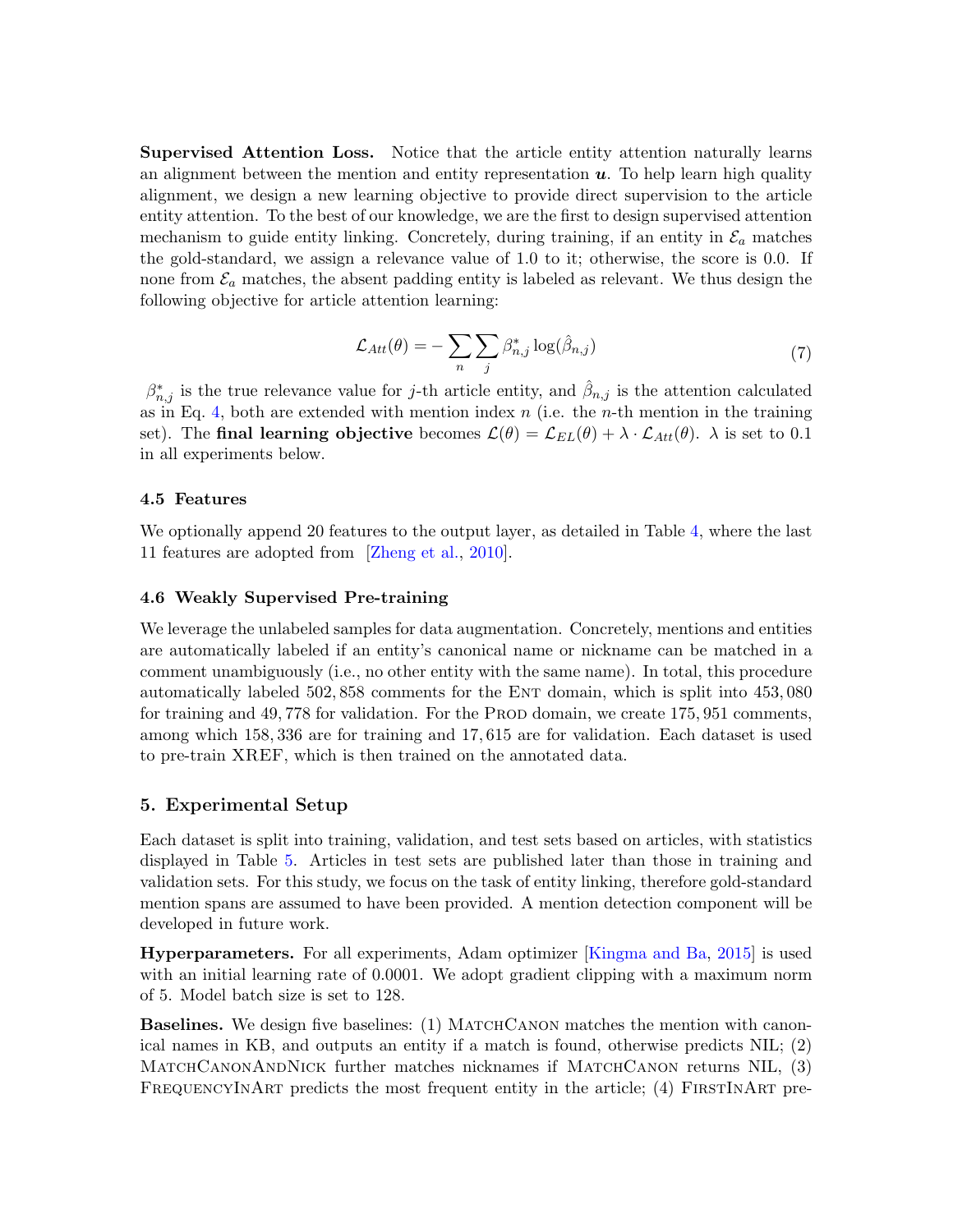## Xref: Entity Linking for Chinese News Comments

<span id="page-8-0"></span>

| Feature        | Description                                                                                                                                        |
|----------------|----------------------------------------------------------------------------------------------------------------------------------------------------|
| CanonMatch     | Whether the mention text exact-match the canonical KB name                                                                                         |
| NicknMatch     | Whether the mention text exact-match the canonical KB name                                                                                         |
| CharJaccard    | The char-level Jaccard score btw. the mention and entity's canonical name                                                                          |
| PinyJaccard    | The Jaccard similarity between the Pinyin of the mention and entity's canonical name                                                               |
| GendMatch      | Whether the gender of pronominal mention matches that in KB                                                                                        |
| EntArtFreq     | The frequency of candidate entity in article, considering both exact canonical name<br>searching and nickname searching                            |
| CommentDist    | The distance between the canonical name of the candidate entity and the mention in<br>the comment, if the canonical name is not present set to 100 |
| PriorProb      | probability $P(e m)$ with MLE                                                                                                                      |
| Special        | Whether the mention is a domain-specific entity, such as " $\frac{1}{4}$ " (editor)                                                                |
| EditDist       | The edit distance between mention and entity on character level                                                                                    |
| StartWithMent  | Whether any of the entity's canonical name or nickname starts with the mention<br>string                                                           |
| EndWithMent    | Whether any of the entity's canonical name or nickname ends with the mention string                                                                |
| StartInMent    | Whether any of the entity's canonical name or nickname is a prefix of the mention<br>string                                                        |
| EndInMent      | Whether any of the entity's canonical name or nickname is an affix of the mention<br>string                                                        |
| EqualWordCnt   | The maximum number of same words between mention and entity's canonical name<br>and nicknames                                                      |
| MissWordCnt    | The minimum number of different words between mention and entity's canonical<br>name and nicknames                                                 |
| ContxtSim      | TF-IDF similarity between entity's Baike article and comment                                                                                       |
| ContrxtSimRank | Inverted rank of ContxtSim across all candidates                                                                                                   |
| AllInSrc       | Whether all words in candidate entity's canonical name exist in comment                                                                            |
| MatchedNE      | The number of matched named entities between entity's Baike page and comment                                                                       |

Table 4: Features used in our model and comparisons.

<span id="page-8-1"></span>

|                              | Train |                 |          | Valid                           | Test       |              |
|------------------------------|-------|-----------------|----------|---------------------------------|------------|--------------|
|                              |       | article comment |          | article comment article comment |            |              |
| Entertainment 734<br>Product | 587   | 23,046<br>3.943 | 98<br>78 | 3.153<br>473                    | 149<br>118 | 4,415<br>773 |

Table 5: Experimental setup statistics.

dicts the first entity in the article; (5) PRIORPROB predicts the most likely entity based on  $P(e|m)$ , estimated from entity-mention co-occurrence in the training set.

Comparisons. We further compare against the following models: (1) Vector Space Model (VSM) computes TF-IDF cosine similarity between mention context and entity KB pages<sup>[4](#page-8-2)</sup>, with the most similar candidate as prediction. (2) Logistic Regression (LOGREG) trained with features described in the next paragraph.  $(3)$  LISTNET is a learning-to-rank approach that outperforms all methods in the EL track of TAC-KBP2009 [\[Zheng et al.,](#page-16-3) [2010\]](#page-16-3). (4) CEMEL expands mention representation with similar posts and then applies VSM [\[Guo](#page-13-3) [et al.,](#page-13-3) [2013b\]](#page-13-3). We retrieve all comments containing the mention string from the training set as similar posts. (5) MENT-NORM [\[Le and Titov,](#page-14-4) [2018\]](#page-14-4) is the state-of-the-art EL model on

<span id="page-8-2"></span><sup>4.</sup> We include all content from entity's Baidu Baike page.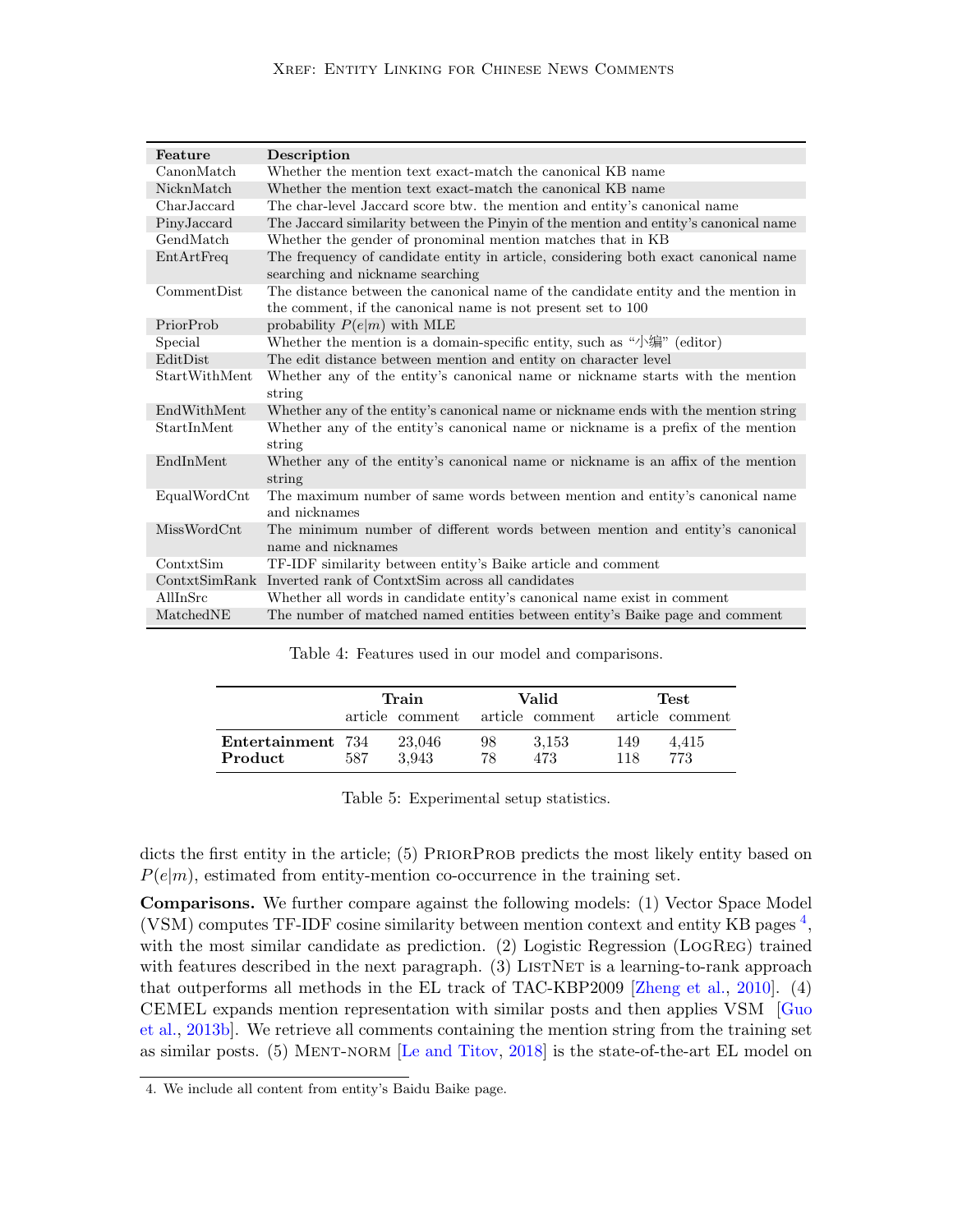<span id="page-9-0"></span>

|                              | Entertainment |                          |       | Product                  |             |                                                                                                   |             |             |
|------------------------------|---------------|--------------------------|-------|--------------------------|-------------|---------------------------------------------------------------------------------------------------|-------------|-------------|
|                              | Acc           | $\operatorname{MRR}$     | Acc   | MR.R.                    | Acc         | with NIL mentions $w/o$ NIL mentions with NIL mentions $w/o$ NIL mentions<br>$\operatorname{MRR}$ | Acc         | MR.R.       |
| <b>Baselines</b>             |               |                          |       |                          |             |                                                                                                   |             |             |
| <b>MATCHCANON</b>            | 42.70         | $\sim$ $-$               | 37.91 | $\overline{\phantom{a}}$ | $54.35 -$   |                                                                                                   | $44.00 -$   |             |
| MATCHCANONANDNICK 44.66      |               | $\sim$ $-$               | 40.22 | $\sim$                   | 54.97 -     |                                                                                                   | $44.78 -$   |             |
| FREQUENCYINART               | 32.66         | $\overline{\phantom{a}}$ | 35.67 | $\sim$                   | $16.34 -$   |                                                                                                   | $20.44 -$   |             |
| FIRSTINART                   | 29.17         | $\sim$                   | 31.86 | $\overline{\phantom{a}}$ | 17.41       |                                                                                                   | $21.78 -$   |             |
| PRIORPROB                    | 54.22         | 57.16                    | 51.65 | 54.85                    | 77.71 78.44 |                                                                                                   | 76.89 77.80 |             |
| <b>Learning-based Models</b> |               |                          |       |                          |             |                                                                                                   |             |             |
| <b>VSM</b>                   | 26.04         | 34.70                    | 28.44 | 37.90                    | 33.57 42.72 |                                                                                                   | 42.00       | 53.45       |
| LOGREG                       | 57.69         | 62.76                    | 63.00 | 68.54                    | 61.37       | 63.11                                                                                             | 76.78       | 78.96       |
| LISTNET                      | 55.44         | 59.22                    | 60.55 | 64.67                    | 61.55       | 63.18                                                                                             | 77.00       | 79.05       |
| <b>CEMEL</b>                 | 33.01         | 39.48                    | 36.05 | 43.11                    | 44.23       | 50.31                                                                                             | 55.33       | 62.94       |
| MENT-NORM                    | 58.60         | 63.69                    | 60.53 | 65.50                    | 68.56       | 71.32                                                                                             | 79.22       | 81.81       |
| $XREF$ (Ours)                |               | $67.22^*$ $73.92^*$      |       | $69.84*75.46*$           |             | 77.26 81.52                                                                                       |             | 81.56 83.94 |

Table 6: Entity linking results on singular mentions with and without NIL (non-existence in KB) considered. The best performing learning-based models are highlighted in bold per column. No MRR result is reported for baselines where only one entity is returned. Our models that are statistically significantly better than all the baselines and comparisons are marked with  $*(p < 0.0001,$ approximation randomization test [\[Noreen,](#page-15-8) [1989\]](#page-15-8)).

AIDA-CoNLL [\[Hoffart et al.,](#page-13-6) [2011a\]](#page-13-6), which consists of English news articles. It leverages latent relations among mentions to find global optimal linking results. Important parameters of Ment-norm, such as the number of latent relations, are tuned on our development set. The same entity and character embeddings as in our model are utilized.

# 6. Results and Analysis

Main Results. We report evaluation results based on accuracy and Mean Reciprocal Rank (MRR) [\[Voorhees et al.,](#page-15-9) [1999\]](#page-15-9), which considers the positions of gold-standard entities ranked by each system. Table [6](#page-9-0) displays evaluation results for entity mentions excluding plural pronominal mentions. We experiment with two setups based on whether NIL is considered for training and prediction.

Overall, our model achieves significantly better results than all other comparisons on the ENT domain for both setups ( $p < 0.0001$ , approximation randomization test). For PROD domain, our model also obtains the best accuracy and MRR when NIL is not included. When NIL is considered, while the strong baseline based on prior probability  $p(e|m)$  achieves marginally better accuracy, our model yields higher MRR. This is because the ENT domain has much more pronominal mentions  $(12.9\%)$  than the PROD domain  $(2.7\%)$ . On ENT, our models perform especially well at resolving pronominal cases; on Prod, the prior baseline memorizes the names better, yet our model still obtains the best MRR when NIL is considered.

Results on Plural Pronominal Mentions. Though rarely studied in prior work [\[Ji et al.,](#page-13-7) [2016\]](#page-13-7), it is common to observe pronominal mentions linked to multiple entities in social media. Here we report results on plural pronominal mentions only in Table [7.](#page-10-0) We assume the true number of entities is given as  $K$ , which varies among samples; top K candidates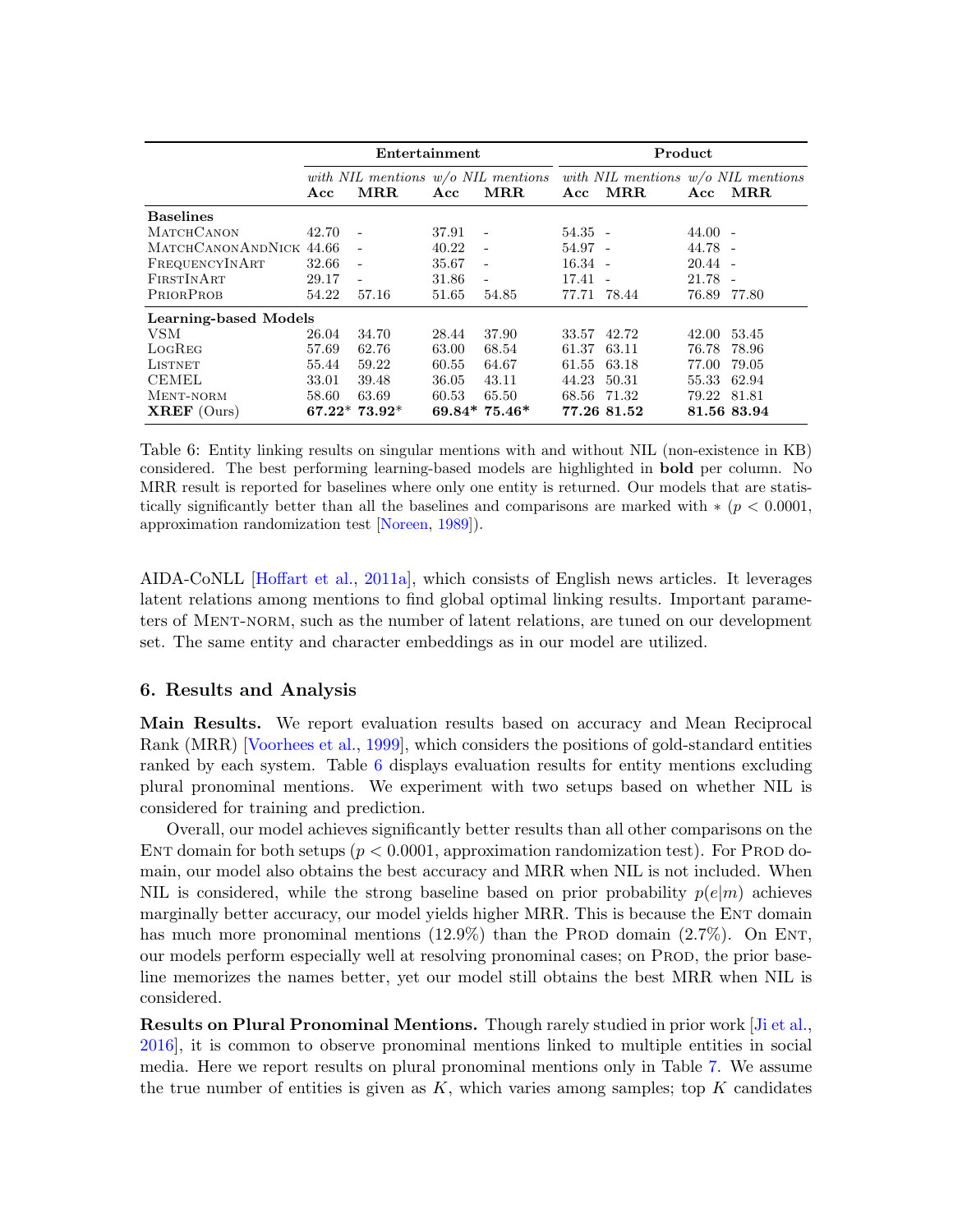|                            | Acc@K MRR NDCG |       |                 |
|----------------------------|----------------|-------|-----------------|
| <b>LISTNET</b>             | 1.97           | 31.70 | 42.59           |
| MENT-NORM                  | 4.72           | 33.98 | 34.74           |
| LOGREG                     | 12.99          | 55.07 | 60.69           |
| XREF w/ Art Attn $30.31^*$ |                |       | $63.76* 68.61*$ |

<span id="page-10-1"></span><span id="page-10-0"></span>Table 7: Results on plural pronominal mentions for ENT domain. K indicates the number of entities in the gold-standard. Significant better results than all comparisons are marked with  $*(p < 0.0001,$ approximation randomization test).



Figure 3: An illustration of comment and article attentions. Attention over comment characters is depicted by color shading. Note that the article attention successfully selects both entities for  $m_1$ ("their") (pink histograms). ABS: absent padding entity, indicating entity not in article.

output by each model are compared against the gold-standards. In addition to accuracy  $\mathcal{Q}K$ and MRR, Normalized Discounted Cumulative Gain (NDCG) [Järvelin and Kekäläinen, [2002\]](#page-13-8) that considers multiple target predictions is reported. As can be seen, XREF with article entity attention significantly outperforms other comparisons. This is likely because plural nominal often refers to the entities in the article, suggesting the effectiveness or article attentions in these samples. Further experiments show that the full model with additional comment attention and features actually yields marginally lower scores.

We further show sample comment attention and articles entity attention output by our model in Figure [3.](#page-10-1) For the plural pronominal mention ("their") in comment  $C_1$ , the article entity attention correctly identifies both "Xiaoming Huang" and "Angelababy" from the news. Comment attention also pinpoints phrases related to the entities, e.g., "acting skills" and "charities". For mention  $m_2$ , the article entity attention also correctly indicates entity's non-existence in the article by giving a high weight to the absent padding entity.

**Error Analysis.** We break down the errors made by each model based on different mention types, as illustrated in Figure [4.](#page-11-2) Our model XREF produces much less errors in pronominal mentions and other name variations than the comparisons. However, the name matching-based baseline achieves better performance on canonical mentions, indicating a future direction for designing better representation learning over names.

Effect of Data Augmentation and Ablation Study. We examine the effect of data augmentation by evaluating models that are trained with manually labeled data only. As can be seen in Table [8,](#page-11-3) for both domains, there are significant accuracy drops. Moreover,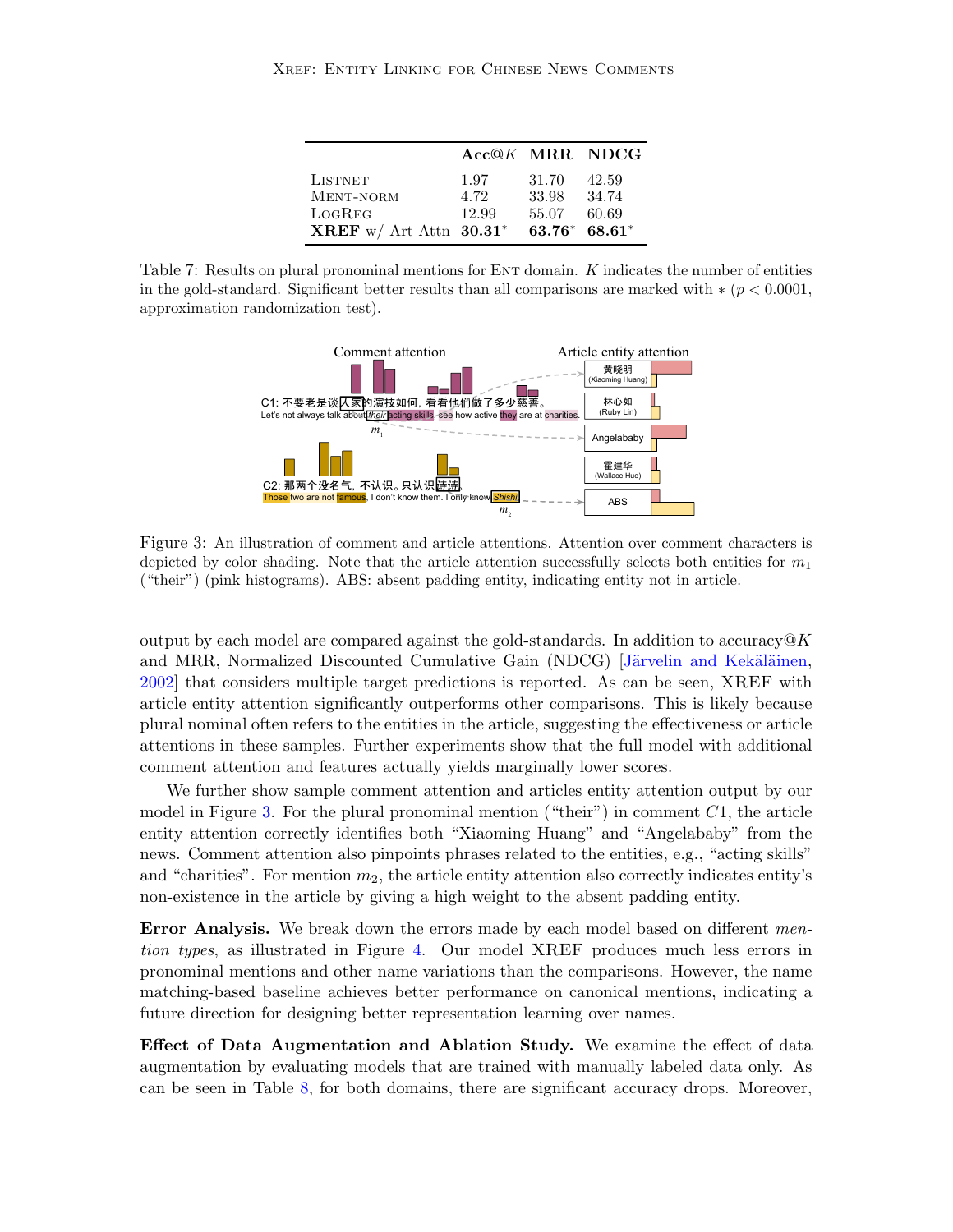<span id="page-11-2"></span>

<span id="page-11-3"></span>Figure 4: Error breakdown based on mention type. Our model makes less errors on pronominal mentions and name variations (Others) not captured by KB. "Base Model" represents XREF without attentions and features.

|                                    | Entertainment Product |       |
|------------------------------------|-----------------------|-------|
| <b>XREF</b>                        | 57.93                 | 65.33 |
| $w/o$ Comment Attn                 | 51.94                 | 62.22 |
| $w/o$ Comment + Article Attn 44.90 |                       | 55.33 |

Table 8: Accuracy by our models without data augmentation (NIL not considered).

accuracy drops further when attentions or features are removed. This again demonstrates the effectiveness of comment attention and article entity attention proposed by this work.

# 7. Conclusion

We present a novel entity linking model, XREF, for Chinese online news comments. Attention mechanisms are proposed to identify salient information from comments and corresponding article to facilitate entity resolution. Model pre-training based on data augmentation is conducted to improve performance. Two large-scale datasets are annotated for experiments. Results show that our model significantly outperforms competitive comparisons, including previous state-of-the-art. For future work, additional languages, including low-resource ones, will be investigated.

# References

<span id="page-11-0"></span>Adrian Benton and Mark Dredze. Entity linking for spoken language. In *Proceedings of* the 2015 Conference of the North American Chapter of the Association for Computational Linguistics: Human Language Technologies, pages 225–230. Association for Computational Linguistics, 2015. doi: 10.3115/v1/N15-1024. URL [http://aclweb.org/](http://aclweb.org/anthology/N15-1024) [anthology/N15-1024](http://aclweb.org/anthology/N15-1024).

<span id="page-11-1"></span>Razvan Bunescu and Marius Pasca. Using encyclopedic knowledge for named entity disambiguation. In 11th Conference of the European Chapter of the Association for Computational Linguistics, 2006. URL <http://aclweb.org/anthology/E06-1002>.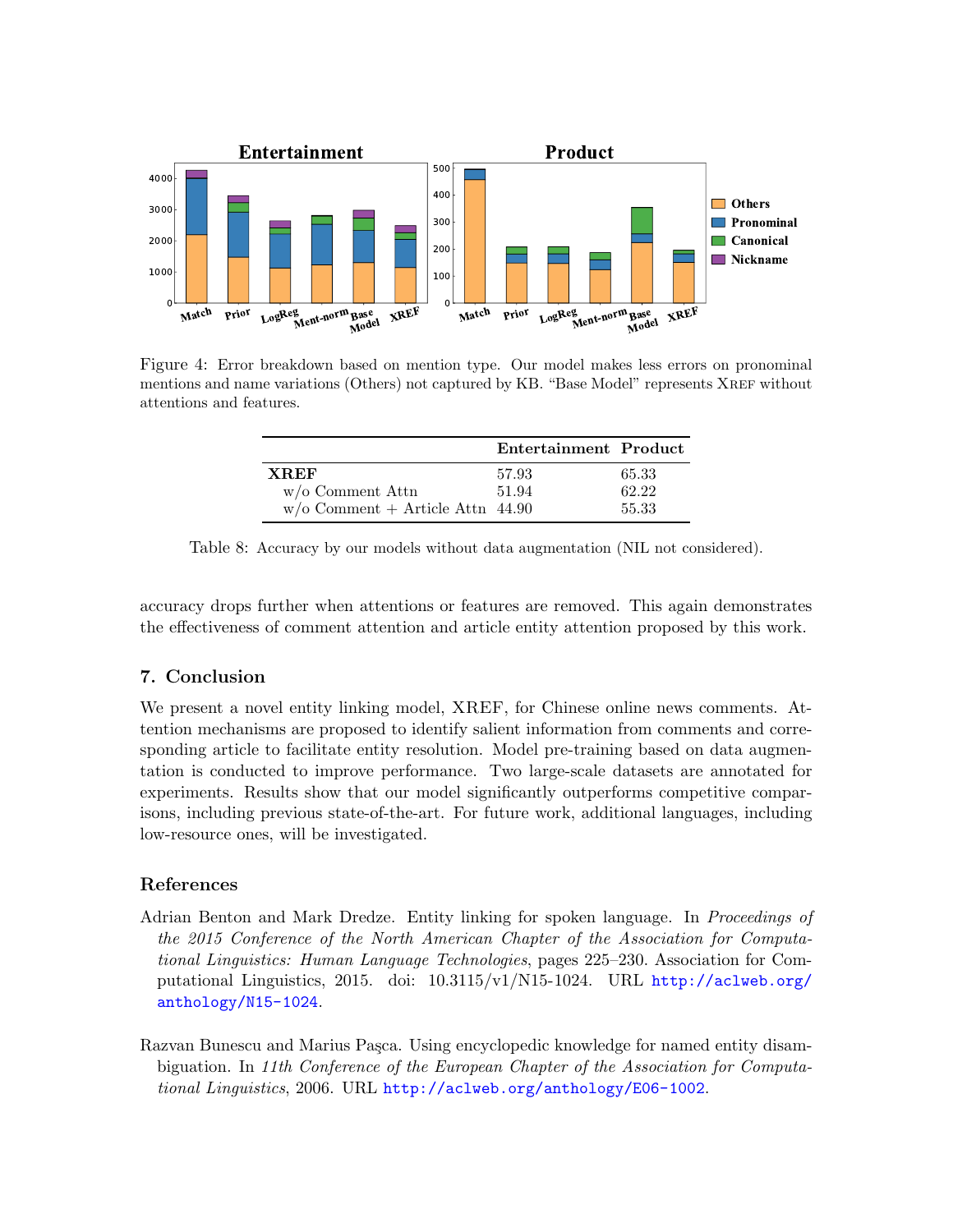- <span id="page-12-5"></span>Silviu Cucerzan. Large-scale named entity disambiguation based on Wikipedia data. In Proceedings of the 2007 Joint Conference on Empirical Methods in Natural Language Processing and Computational Natural Language Learning (EMNLP-CoNLL), pages 708– 716, Prague, Czech Republic, June 2007. Association for Computational Linguistics. URL <http://www.aclweb.org/anthology/D/D07/D07-1074>.
- <span id="page-12-2"></span>Gianluca Demartini, Djellel Eddine Difallah, and Philippe Cudré-Mauroux. Zencrowd: leveraging probabilistic reasoning and crowdsourcing techniques for large-scale entity linking. In Proceedings of the 21st international conference on World Wide Web, pages 469–478. ACM, 2012.
- <span id="page-12-0"></span>Mark Dredze, Nicholas Andrews, and Jay DeYoung. Twitter at the grammys: A social media corpus for entity linking and disambiguation. In Proceedings of The Fourth International Workshop on Natural Language Processing for Social Media, pages 20–25. Association for Computational Linguistics, 2016. doi: 10.18653/v1/W16-6204. URL [http://aclweb.](http://aclweb.org/anthology/W16-6204) [org/anthology/W16-6204](http://aclweb.org/anthology/W16-6204).
- <span id="page-12-8"></span>Yotam Eshel, Noam Cohen, Kira Radinsky, Shaul Markovitch, Ikuya Yamada, and Omer Levy. Named entity disambiguation for noisy text. In Proceedings of the 21st Conference on Computational Natural Language Learning (CoNLL 2017), pages 58–68, Vancouver, Canada, August 2017. Association for Computational Linguistics. URL [http://aclweb.](http://aclweb.org/anthology/K17-1008) [org/anthology/K17-1008](http://aclweb.org/anthology/K17-1008).
- <span id="page-12-6"></span>Yuan Fang and Ming-Wei Chang. Entity linking on microblogs with spatial and temporal signals. Transactions of the Association for Computational Linguistics, 2:259–272, 2014. URL <http://aclweb.org/anthology/Q14-1021>.
- <span id="page-12-4"></span>Matthew Francis-Landau, Greg Durrett, and Dan Klein. Capturing semantic similarity for entity linking with convolutional neural networks. In Proceedings of the 2016 Conference of the North American Chapter of the Association for Computational Linguistics: Human Language Technologies, pages 1256–1261, San Diego, California, June 2016. Association for Computational Linguistics. URL <http://www.aclweb.org/anthology/N16-1150>.
- <span id="page-12-1"></span>Michele Galli, Davide Feltoni Gurini, Fabio Gasparetti, Alessandro Micarelli, and Giuseppe Sansonetti. Analysis of user-generated content for improving youtube video recommendation. In RecSys Posters, 2015.
- <span id="page-12-7"></span>Octavian-Eugen Ganea and Thomas Hofmann. Deep joint entity disambiguation with local neural attention. In Proceedings of the 2017 Conference on Empirical Methods in Natural Language Processing, pages 2619–2629. Association for Computational Linguistics, 2017. doi: 10.18653/v1/D17-1277. URL <http://aclweb.org/anthology/D17-1277>.
- <span id="page-12-9"></span>Aditya Grover and Jure Leskovec. node2vec: Scalable feature learning for networks. In Proceedings of the 22nd ACM SIGKDD international conference on Knowledge discovery and data mining, pages 855–864. ACM, 2016.
- <span id="page-12-3"></span>Stephen Guo, Ming-Wei Chang, and Emre Kiciman. To link or not to link? a study on end-to-end tweet entity linking. In Proceedings of the 2013 Conference of the North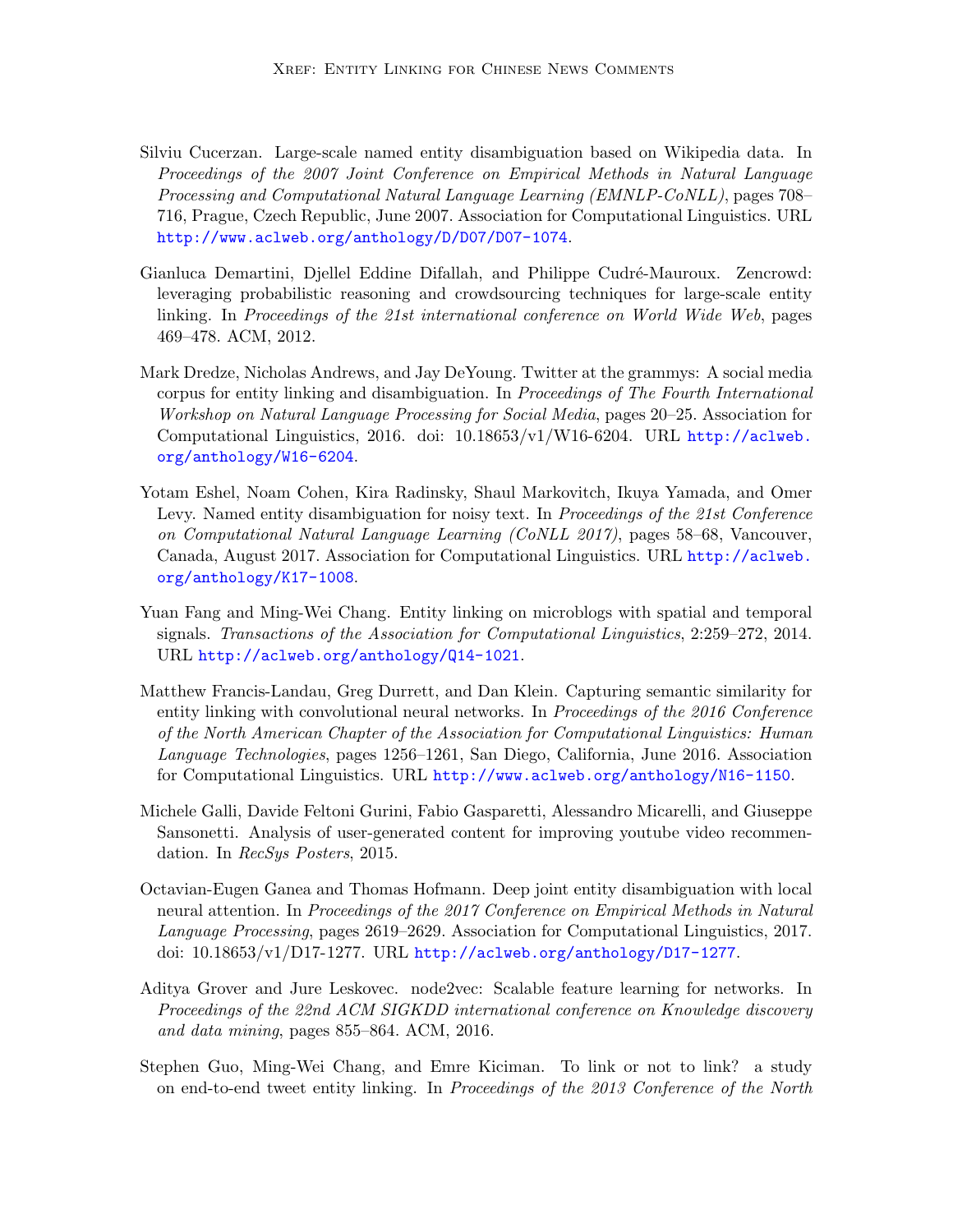American Chapter of the Association for Computational Linguistics: Human Language Technologies, pages 1020–1030, Atlanta, Georgia, June 2013a. Association for Computational Linguistics. URL <http://www.aclweb.org/anthology/N13-1122>.

- <span id="page-13-3"></span>Yuhang Guo, Bing Qin, Ting Liu, and Sheng Li. Microblog entity linking by leveraging extra posts. In Proceedings of the 2013 Conference on Empirical Methods in Natural Language Processing, pages 863–868, Seattle, Washington, USA, October 2013b. Association for Computational Linguistics. URL <http://www.aclweb.org/anthology/D13-1085>.
- <span id="page-13-1"></span>Nitish Gupta, Sameer Singh, and Dan Roth. Entity linking via joint encoding of types, descriptions, and context. In Proceedings of the 2017 Conference on Empirical Methods in Natural Language Processing, pages 2681–2690, Copenhagen, Denmark, September 2017. Association for Computational Linguistics. URL [https://www.aclweb.org/anthology/](https://www.aclweb.org/anthology/D17-1284) [D17-1284](https://www.aclweb.org/anthology/D17-1284).
- <span id="page-13-6"></span>Johannes Hoffart, Mohamed Amir Yosef, Ilaria Bordino, Hagen Fürstenau, Manfred Pinkal, Marc Spaniol, Bilyana Taneva, Stefan Thater, and Gerhard Weikum. Robust disambiguation of named entities in text. In Proceedings of the 2011 Conference on Empirical Methods in Natural Language Processing, pages 782–792. Association for Computational Linguistics, 2011a. URL <http://aclweb.org/anthology/D11-1072>.
- <span id="page-13-2"></span>Johannes Hoffart, Mohamed Amir Yosef, Ilaria Bordino, Hagen Fürstenau, Manfred Pinkal, Marc Spaniol, Bilyana Taneva, Stefan Thater, and Gerhard Weikum. Robust disambiguation of named entities in text. In Proceedings of the 2011 Conference on Empirical Methods in Natural Language Processing, pages 782–792, Edinburgh, Scotland, UK., July 2011b. Association for Computational Linguistics. URL [http://www.aclweb.org/anthology/](http://www.aclweb.org/anthology/D11-1072) [D11-1072](http://www.aclweb.org/anthology/D11-1072).
- <span id="page-13-4"></span>Wen Hua, Kai Zheng, and Xiaofang Zhou. Microblog entity linking with social temporal context. In Proceedings of the 2015 ACM SIGMOD International Conference on Management of Data, pages 1761–1775. ACM, 2015.
- <span id="page-13-5"></span>Hongzhao Huang, Yunbo Cao, Xiaojiang Huang, Heng Ji, and Chin-Yew Lin. Collective tweet wikification based on semi-supervised graph regularization. In Proceedings of the 52nd Annual Meeting of the Association for Computational Linguistics (Volume 1: Long Papers), pages 380–390, Baltimore, Maryland, June 2014. Association for Computational Linguistics. URL <http://www.aclweb.org/anthology/P14-1036>.
- <span id="page-13-8"></span>Kalervo Järvelin and Jaana Kekäläinen. Cumulated gain-based evaluation of ir techniques. ACM Transactions on Information Systems (TOIS), 20(4):422–446, 2002.
- <span id="page-13-0"></span>Heng Ji, Ralph Grishman, and Hoa Trang Dang. Overview of the tac 2010 knowledge base population track. 2010.
- <span id="page-13-7"></span>Heng Ji, Joel Nothman, H Trang Dang, and Sydney Informatics Hub. Overview of tackbp2016 tri-lingual edl and its impact on end-to-end cold-start kbp. Proceedings of TAC, 2016.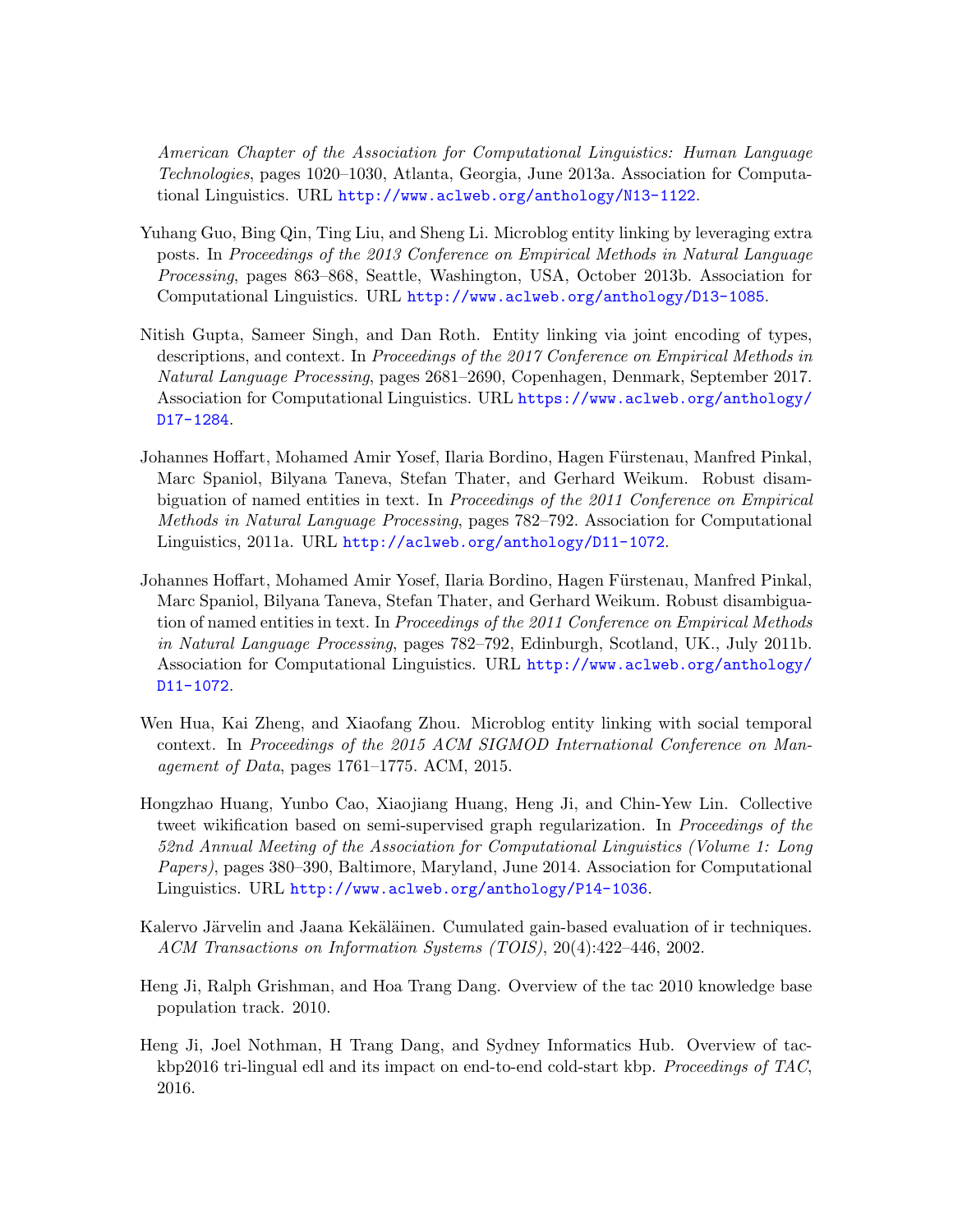- <span id="page-14-5"></span>Saurabh S Kataria, Krishnan S Kumar, Rajeev R Rastogi, Prithviraj Sen, and Srinivasan H Sengamedu. Entity disambiguation with hierarchical topic models. In Proceedings of the 17th ACM SIGKDD international conference on Knowledge discovery and data mining, pages 1037–1045. ACM, 2011.
- <span id="page-14-2"></span>Jun'ichi Kazama and Kentaro Torisawa. Exploiting Wikipedia as external knowledge for named entity recognition. In Proceedings of the 2007 Joint Conference on Empirical Methods in Natural Language Processing and Computational Natural Language Learning (EMNLP-CoNLL), pages 698–707, Prague, Czech Republic, June 2007. Association for Computational Linguistics. URL [http://www.aclweb.org/anthology/D/D07/](http://www.aclweb.org/anthology/D/D07/D07-1073) [D07-1073](http://www.aclweb.org/anthology/D/D07/D07-1073).
- <span id="page-14-9"></span>Diederik P Kingma and Jimmy Ba. Adam: A method for stochastic optimization. In Proceedings of the International Conference on Learning Representations (ICLR), 2015.
- <span id="page-14-0"></span>Jey Han Lau, Nigel Collier, and Timothy Baldwin. On-line trend analysis with topic models: #twitter trends detection topic model online. In Proceedings of COLING 2012, pages 1519–1534, Mumbai, India, December 2012. The COLING 2012 Organizing Committee. URL <http://www.aclweb.org/anthology/C12-1093>.
- <span id="page-14-4"></span>Phong Le and Ivan Titov. Improving entity linking by modeling latent relations between mentions. In Proceedings of the 56th Annual Meeting of the Association for Computational Linguistics (Volume 1: Long Papers), pages 1595–1604. Association for Computational Linguistics, 2018. URL <http://aclweb.org/anthology/P18-1148>.
- <span id="page-14-6"></span>Xiaohua Liu, Yitong Li, Haocheng Wu, Ming Zhou, Furu Wei, and Yi Lu. Entity linking for tweets. In Proceedings of the 51st Annual Meeting of the Association for Computational Linguistics (Volume 1: Long Papers), pages 1304–1311, Sofia, Bulgaria, August 2013. Association for Computational Linguistics. URL [http://www.aclweb.org/anthology/](http://www.aclweb.org/anthology/P13-1128) [P13-1128](http://www.aclweb.org/anthology/P13-1128).
- <span id="page-14-8"></span>Thang Luong, Hieu Pham, and Christopher D. Manning. Effective approaches to attentionbased neural machine translation. In Proceedings of the 2015 Conference on Empirical Methods in Natural Language Processing, pages 1412–1421, Lisbon, Portugal, September 2015. Association for Computational Linguistics. URL [http://aclweb.org/anthology/](http://aclweb.org/anthology/D15-1166) [D15-1166](http://aclweb.org/anthology/D15-1166).
- <span id="page-14-1"></span>Andrew Messenger and Jon Whittle. Recommendations based on user-generated comments in social media. In Privacy, Security, Risk and Trust (PASSAT) and 2011 IEEE Third Inernational Conference on Social Computing (SocialCom), 2011 IEEE Third International Conference on, pages 505–508. IEEE, 2011.
- <span id="page-14-7"></span>Tomas Mikolov, Kai Chen, Greg Corrado, and Jeffrey Dean. Efficient estimation of word representations in vector space. In Proceedings of the International Conference on Learning Representations (ICLR), 2013.
- <span id="page-14-3"></span>Mike Mintz, Steven Bills, Rion Snow, and Daniel Jurafsky. Distant supervision for relation extraction without labeled data. In Proceedings of the Joint Conference of the 47th Annual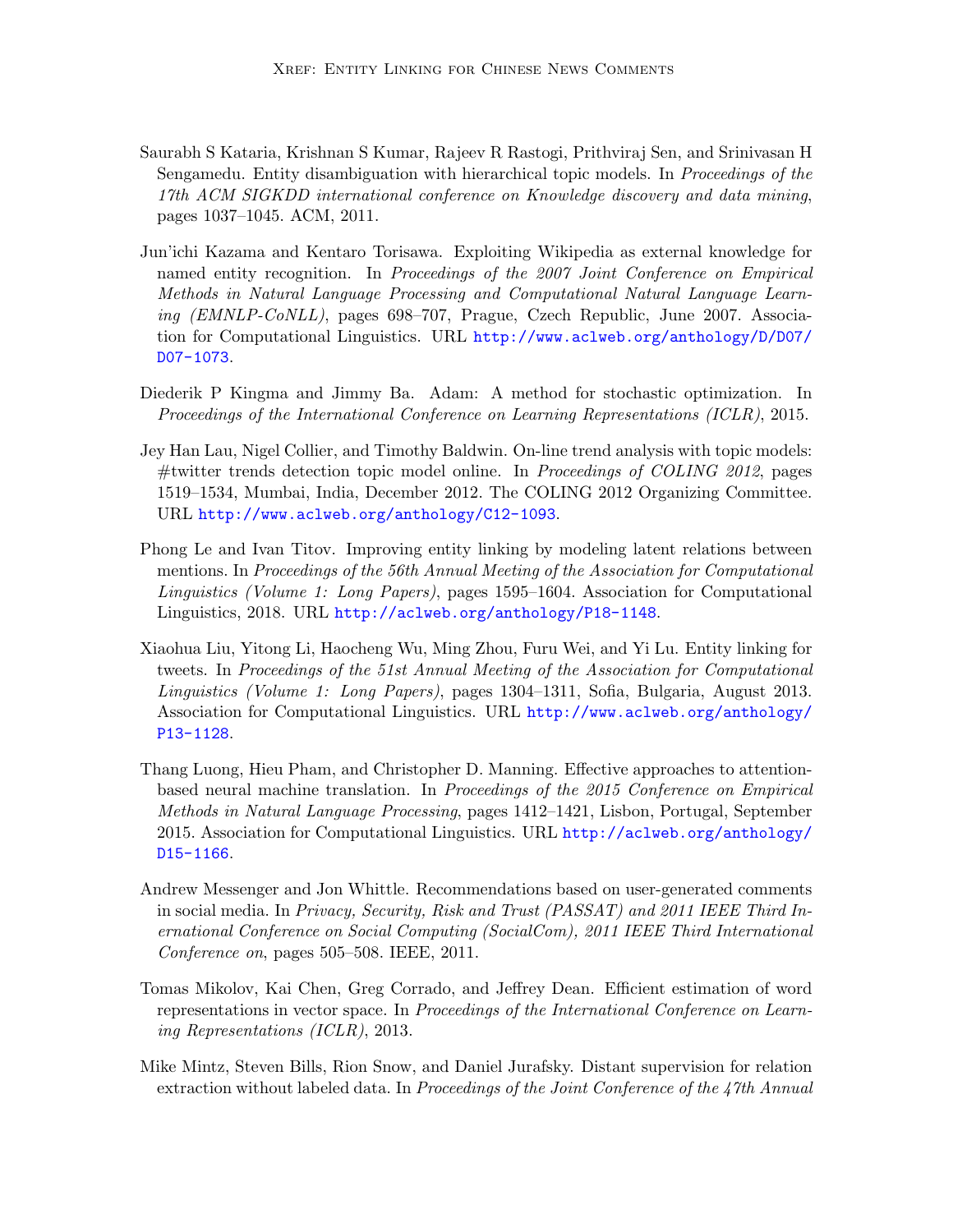Meeting of the ACL and the 4th International Joint Conference on Natural Language Processing of the AFNLP, pages 1003–1011. Association for Computational Linguistics, 2009. URL <http://aclweb.org/anthology/P09-1113>.

- <span id="page-15-3"></span>Seungwhan Moon, Leonardo Neves, and Vitor Carvalho. Multimodal named entity recognition for short social media posts. In Proceedings of the 2018 Conference of the North American Chapter of the Association for Computational Linguistics: Human Language Technologies, Volume 1 (Long Papers), pages 852–860. Association for Computational Linguistics, 2018. doi: 10.18653/v1/N18-1078. URL [http://aclweb.org/anthology/](http://aclweb.org/anthology/N18-1078) [N18-1078](http://aclweb.org/anthology/N18-1078).
- <span id="page-15-8"></span>Eric W Noreen. Computer-intensive methods for testing hypotheses. Wiley New York, 1989.
- <span id="page-15-0"></span>Brendan O'Connor, Ramnath Balasubramanyan, Bryan R Routledge, Noah A Smith, et al. From tweets to polls: Linking text sentiment to public opinion time series. Icwsm, 11 (122-129):1–2, 2010.
- <span id="page-15-1"></span>Lev Ratinov, Dan Roth, Doug Downey, and Mike Anderson. Local and global algorithms for disambiguation to wikipedia. In Proceedings of the 49th Annual Meeting of the Association for Computational Linguistics: Human Language Technologies, pages 1375–1384, Portland, Oregon, USA, June 2011. Association for Computational Linguistics. URL <http://www.aclweb.org/anthology/P11-1138>.
- <span id="page-15-6"></span>Wei Shen, Jianyong Wang, Ping Luo, and Min Wang. Linking named entities in tweets with knowledge base via user interest modeling. In Proceedings of the 19th ACM SIGKDD international conference on Knowledge discovery and data mining, pages 68–76. ACM, 2013.
- <span id="page-15-4"></span>Wei Shen, Jianyong Wang, and Jiawei Han. Entity linking with a knowledge base: Issues, techniques, and solutions. IEEE Transactions on Knowledge and Data Engineering, 27 (2):443–460, 2015.
- <span id="page-15-5"></span>Yaming Sun, Lei Lin, Duyu Tang, Nan Yang, Zhenzhou Ji, and Xiaolong Wang. Modeling mention, context and entity with neural networks for entity disambiguation. In IJCAI, pages 1333–1339, 2015.
- <span id="page-15-9"></span>Ellen M Voorhees et al. The trec-8 question answering track report. In Trec, volume 99, pages 77–82, 1999.
- <span id="page-15-7"></span>Ikuya Yamada, Hiroyuki Shindo, Hideaki Takeda, and Yoshiyasu Takefuji. Joint learning of the embedding of words and entities for named entity disambiguation. In Proceedings of The 20th SIGNLL Conference on Computational Natural Language Learning, pages 250–259. Association for Computational Linguistics, 2016. doi: 10.18653/v1/K16-1025. URL <http://aclweb.org/anthology/K16-1025>.
- <span id="page-15-2"></span>Yi Yang and Ming-Wei Chang. S-mart: Novel tree-based structured learning algorithms applied to tweet entity linking. In Proceedings of the 53rd Annual Meeting of the Association for Computational Linguistics and the 7th International Joint Conference on Natural Language Processing (Volume 1: Long Papers), pages 504–513, Beijing, China,